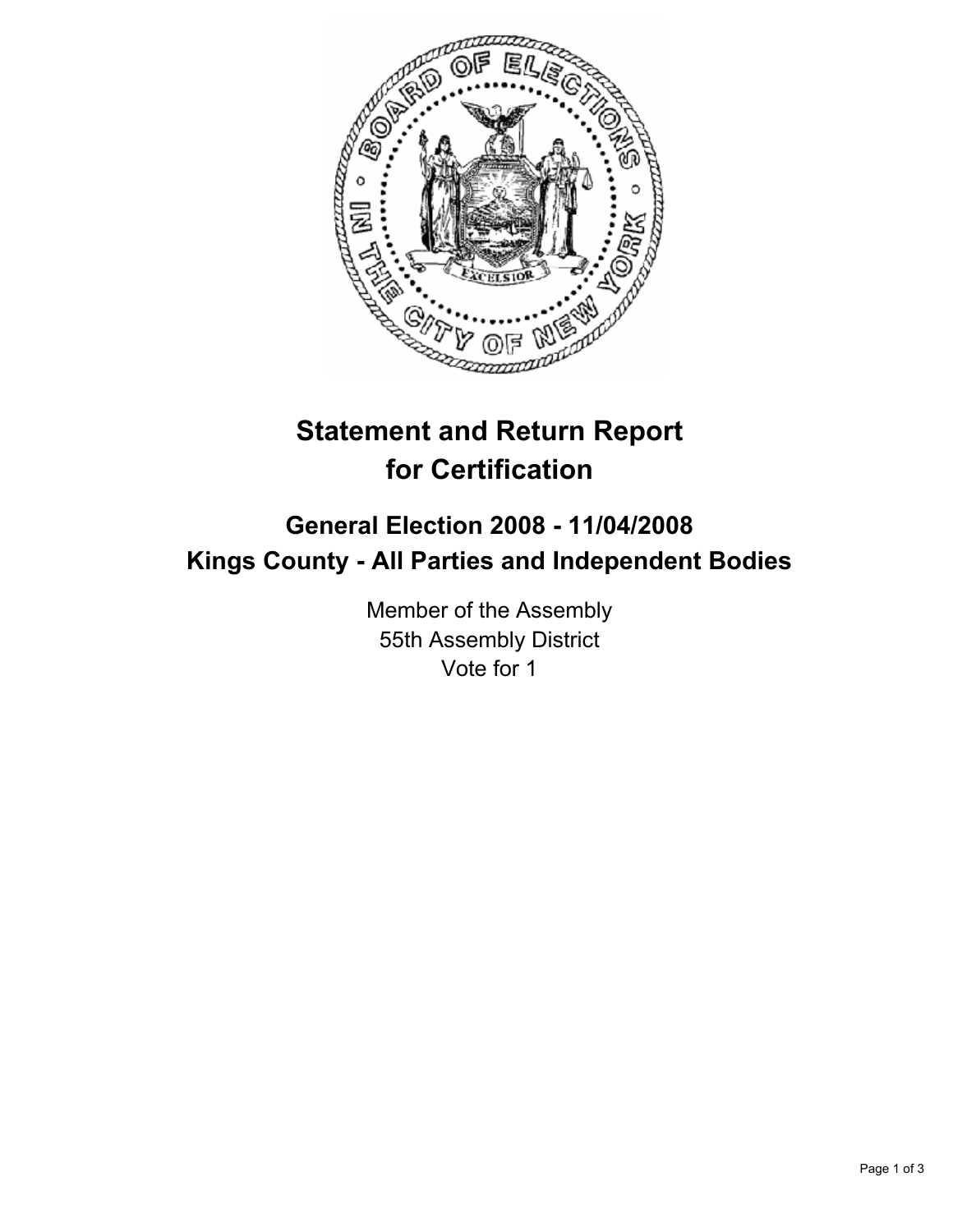

### **Assembly District 55**

| PUBLIC COUNTER                           | 35,363 |
|------------------------------------------|--------|
| <b>EMERGENCY</b>                         | 39     |
| ABSENTEE/MILITARY                        | 620    |
| AFFIDAVIT                                | 2,321  |
| <b>Total Ballots</b>                     | 38,387 |
| WILLIAM F BOYLAND JR. (DEMOCRATIC)       | 26,774 |
| JONATHAN ANDERSON (REPUBLICAN)           | 516    |
| WILLIAM F BOYLAND JR. (WORKING FAMILIES) | 552    |
| <b>Total Votes</b>                       | 27,842 |
| Unrecorded                               | 10,545 |
|                                          |        |